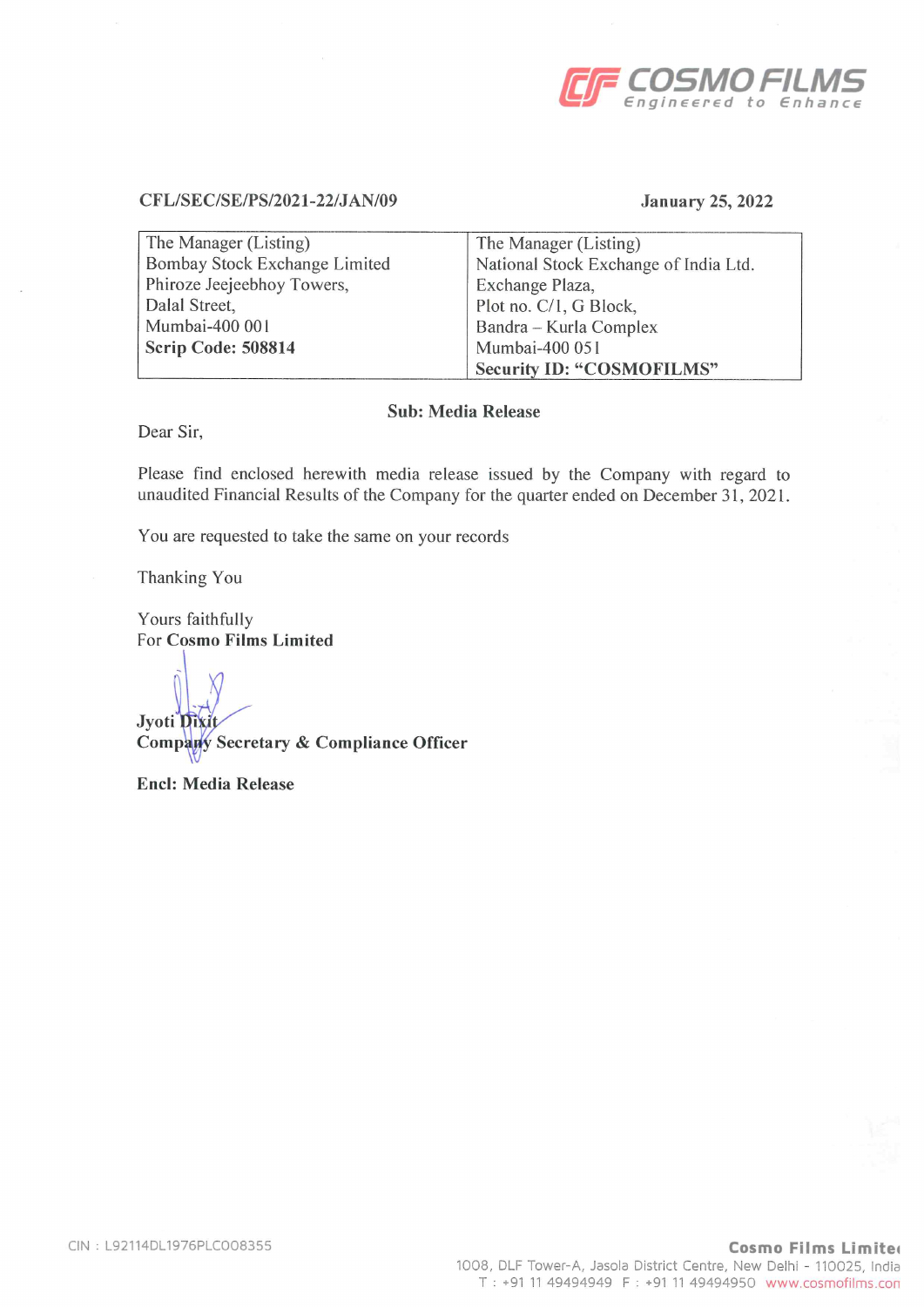

#### For Immediate Release

#### Cosmo Films Limited

## Consolidated Results

Cosmo Films continues its profit expansion journey with 65% PAT growth Cosmo Films continues its profit expansion journey with 65% PAT growth

|                                  | <b>Q3 FY22</b> | Q3FY21 | %               |
|----------------------------------|----------------|--------|-----------------|
| In Rs. Crores                    |                |        | <b>Increase</b> |
| Net Revenue                      | 771            | 572    | 35%             |
| <b>EBITDA</b>                    | 161            | 112    | 44%             |
| <b>PBT</b>                       | 138            | 88     | 57%             |
| PAT                              | 104            | 63     | 65%             |
| EPS (in Rs.)<br>(not annualized) | 58.3           | 33.3   | 75%             |

New Delhi, 25<sup>th</sup> January 2022: Cosmo Films Limited, a Global Leader in Films for Packaging, Labelling, Lamination and Synthetic Paper and an emerging player in Specialty Chemicals, Polymers & Pet care today declared its financial results for the quarter endedDecember2021.

Q3FY22 EBITDA has increased by 44% (vs. corresponding quarter) on the back of higher speciality sales, better operating marginsand improved performance by subsidiaries.Enhanced EBITDA together with lower finance cost and lower effective tax rate led to increase in PAT by **65%.** Increase in EPS was still higher at 75% due to impact of buyback of shares in December 2020.

The Board of Directors has declared second interim dividend of Rs.10 per equity share for the FY22. Together with first interim dividend, total dividend for FY22 would add up to Rs.35 per equity share compared to Rs.25 for FY21.

equity share compared to Rs.25 for FY21.<br>During the quarter, the Company has received sanction under Production linked Incentive (PLI) scheme forproduction of speciality films for use in electronic products. The incentive under the scheme will be for five years on 100% production of the new plant.

Commenting on Company's performance Mr. Pankaj Poddar, Group CEO, Cosmo Films Ltd. said CEO, Cosmo Films Ltd. said "In coming years, the Company's growth will be driven by Specialized Polyester line (commissioning in FY 23) and new BOPP line (commissioning in FY25), continuing , continuing focus on specialty salesand diversification into specialty chemicals & Pet care business business (under Zigly brand).

Zigly's pilot launch has delivered better than the forecast and the Company looks forward to rolling out its digital first Omni channel business model.

Textile Chemicals business which started commercial production in Q2 FY22 has taken off Textile Chemicals business which started commercial production in Q2 FY22 has taken off well. Within the first three months the Company has commercialized 40+ products and has